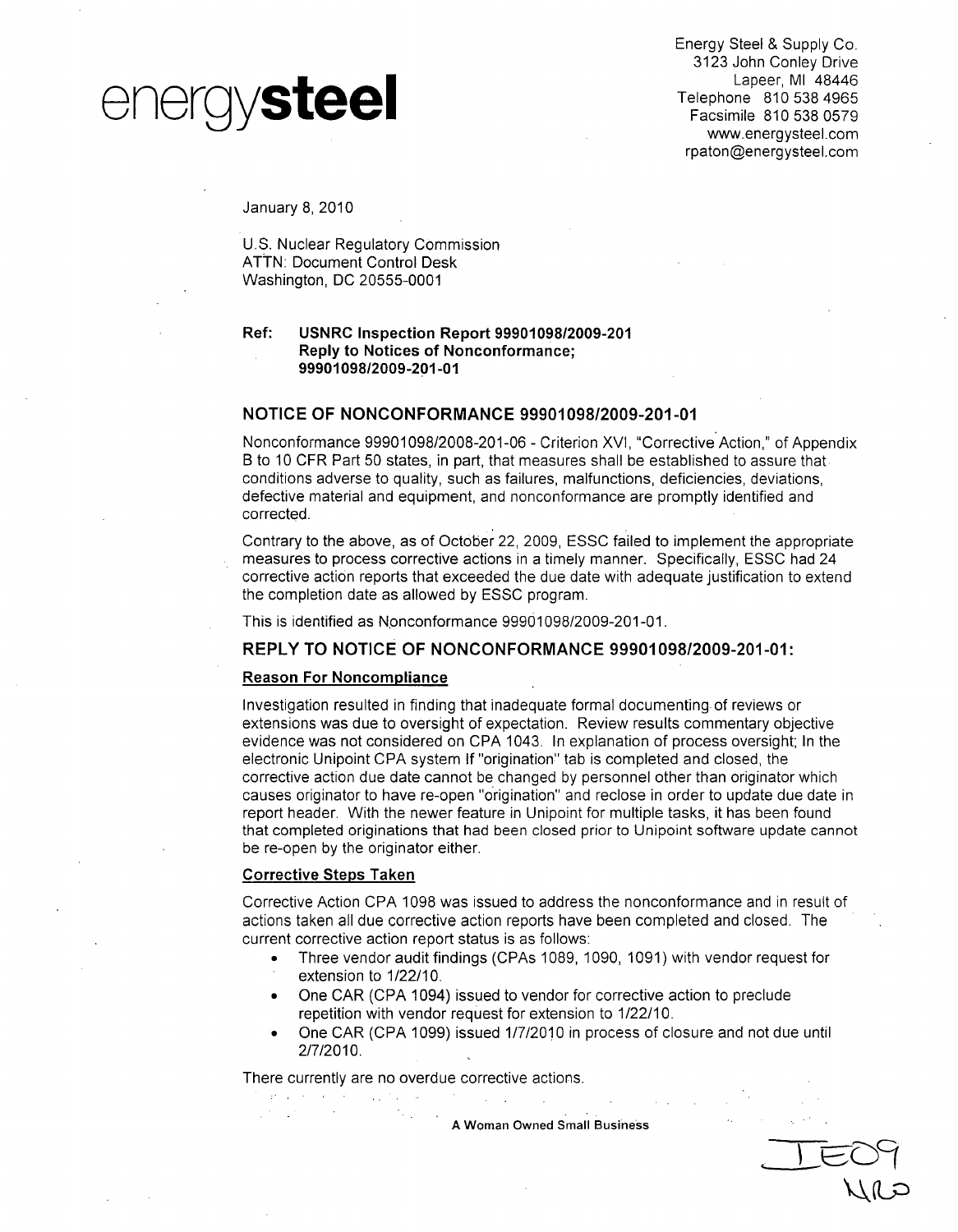# energy**steel**

#### Corrective Steps to Avoid Noncompliance

#### CPA-1 098

Monthly NC/CPA Status and Trend Reports continue to be issued to the President and in addition all department managers for review. This has been found to be effective in raising awareness to all departments of nonconformance and corrective action issues and their status.

Periodic corrective action report status reviews are now documented by the VPQA or QA/QC Supervisor on the Unipoint electronic system CPA "Review Tab Notes" as record of review and any actions taken such as due date extension. Where a paper record of full text is necessary, the review report is printed and attached to the corrective action report, otherwise the review is documented electronically and appended onto the end of the corrective action report.

Corrective Action individual tasks may be closed by the individual upon completion of the task; however the corrective action section (e.g. Investigation and Action Plan sections) willl not be closed until all tasks are completed allowing that addition of updates and documented extensions.

#### Date When Corrective Action Will Be Completed

Corrective Actions have been completed.

Energy Steel views these matters with the utmost seriousness and is committed to be in full conformance with the regulatory and industry requirements. We are confident that the corrective measures taken will prevent further nonconformance.

Sincerely,

Robert J. Paton Vice President, Quality Assurance

CC: Richard A. Rasmussen, Chief, Quality and Vendor Branch 2, Division of Construction Inspection and Operational Programs, Office of New Reactors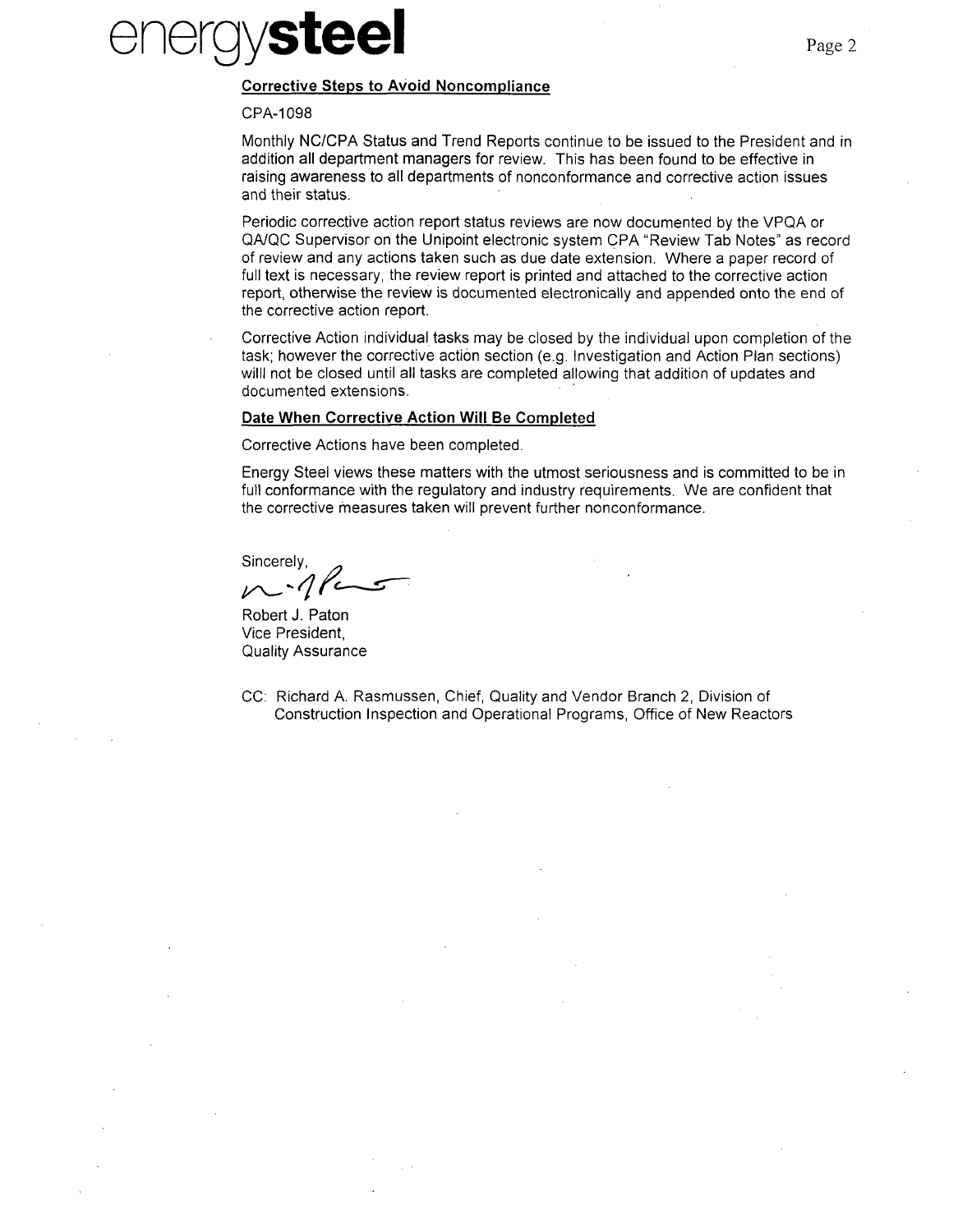*CPA Report* -*Corrective Action* **QA** File **CPA# 1098**

*Origination* Complete *R***<sub>1</sub>** *Origination* Complete *R***<sub>1</sub>** *Origination* **Complete <b>***R* 

| <b>CPA Date</b>                                                                                                                                               | 10/29/2009                                          | Category         | Quality Program                                                                                                                                                                                                  | <b>Division</b>                                                                                                                                                                                                                                  |               | <b>Manager</b>                                                                                                                                                                                                                                                                                                                                                                                                                                                                                                                                                                                                                                                                                                                                                                                                                                                                                                                                                                                                                                                                                                                                                                                                                                                                                                                      | <b>BOBP</b>                            |
|---------------------------------------------------------------------------------------------------------------------------------------------------------------|-----------------------------------------------------|------------------|------------------------------------------------------------------------------------------------------------------------------------------------------------------------------------------------------------------|--------------------------------------------------------------------------------------------------------------------------------------------------------------------------------------------------------------------------------------------------|---------------|-------------------------------------------------------------------------------------------------------------------------------------------------------------------------------------------------------------------------------------------------------------------------------------------------------------------------------------------------------------------------------------------------------------------------------------------------------------------------------------------------------------------------------------------------------------------------------------------------------------------------------------------------------------------------------------------------------------------------------------------------------------------------------------------------------------------------------------------------------------------------------------------------------------------------------------------------------------------------------------------------------------------------------------------------------------------------------------------------------------------------------------------------------------------------------------------------------------------------------------------------------------------------------------------------------------------------------------|----------------------------------------|
| <b>Status</b>                                                                                                                                                 | Closed                                              | Type             | <b>Corrective Action</b>                                                                                                                                                                                         | <b>Department</b>                                                                                                                                                                                                                                | QA            | Assianed To                                                                                                                                                                                                                                                                                                                                                                                                                                                                                                                                                                                                                                                                                                                                                                                                                                                                                                                                                                                                                                                                                                                                                                                                                                                                                                                         | BobP and Wendy                         |
| Priority                                                                                                                                                      | $\mathbf{1}$                                        | Origin           | Audit - Code Regitry                                                                                                                                                                                             | <b>Date for Completion</b>                                                                                                                                                                                                                       | 1/8/2010      | Customer                                                                                                                                                                                                                                                                                                                                                                                                                                                                                                                                                                                                                                                                                                                                                                                                                                                                                                                                                                                                                                                                                                                                                                                                                                                                                                                            |                                        |
| Description                                                                                                                                                   |                                                     |                  | 10CFR50B-XVI C/A NRC NON99901098/2009-201-01                                                                                                                                                                     |                                                                                                                                                                                                                                                  |               | Vendor                                                                                                                                                                                                                                                                                                                                                                                                                                                                                                                                                                                                                                                                                                                                                                                                                                                                                                                                                                                                                                                                                                                                                                                                                                                                                                                              |                                        |
| <b>Originated By</b>                                                                                                                                          | <b>BOBP</b>                                         |                  | <b>Close Date</b>                                                                                                                                                                                                | 1/8/2010                                                                                                                                                                                                                                         |               |                                                                                                                                                                                                                                                                                                                                                                                                                                                                                                                                                                                                                                                                                                                                                                                                                                                                                                                                                                                                                                                                                                                                                                                                                                                                                                                                     |                                        |
| Tasks                                                                                                                                                         |                                                     |                  |                                                                                                                                                                                                                  |                                                                                                                                                                                                                                                  |               |                                                                                                                                                                                                                                                                                                                                                                                                                                                                                                                                                                                                                                                                                                                                                                                                                                                                                                                                                                                                                                                                                                                                                                                                                                                                                                                                     |                                        |
|                                                                                                                                                               |                                                     |                  |                                                                                                                                                                                                                  |                                                                                                                                                                                                                                                  |               |                                                                                                                                                                                                                                                                                                                                                                                                                                                                                                                                                                                                                                                                                                                                                                                                                                                                                                                                                                                                                                                                                                                                                                                                                                                                                                                                     |                                        |
| <b>Description</b><br>Per CPA 1043:                                                                                                                           | Origination                                         | <u>Sangai ya</u> |                                                                                                                                                                                                                  | Status <b>Status</b>                                                                                                                                                                                                                             | Complete      | Due Date                                                                                                                                                                                                                                                                                                                                                                                                                                                                                                                                                                                                                                                                                                                                                                                                                                                                                                                                                                                                                                                                                                                                                                                                                                                                                                                            | 1/8/2010 12:00:00AN                    |
| User:                                                                                                                                                         | Contrary to requirement per NC-1449:<br><b>BOBP</b> |                  | Requirement: 10CFR50B Criteria XVI Corrective Action, ESSC Procedure Q16.1 R.2 Para. 5.2.2<br>CPA Revised to include text as written in NRC Report Nonconformance 99901098/2008-201-06.<br><b>Complete Date:</b> | business day time frame without documenting the justification of the extension of the completion dates.<br>NRC Report No. 999-01098/2009-2011 was received 12/9/09. Due date for this CPA extended 30 days for response to 1/8/2010.<br>1/8/2010 |               | During NRC Audit CPA review it was discovered that the timeliness in closing CPA's is not in compliance with ESSC Procedure Q16.1 R.2 Para. 5.2.2 which states "CPA<br>reports found to be open for more than 30 business days of issue without schedule or reason shall require immediate additional actions to address prompt corrective action<br>as follows" ESSC CPA reports were found to exceed this time frame and were not extended or given attention as allowed by Para. 5.2.2.1 and 5.2.2.2.<br>Contrary to the above, as of July 25, 2008, four ESSC corrective action reports (CPAs) - CPA-1031, CPA-1028, CPA-1027, and CPA-1024 - were found to exceed the 30<br>CPA 1043 was closed on 2/12/09, however NRC follow-up inspection performed 10/22/09 found that the implementation of the corrective action for CPA 1043 was<br>in-effective. Results of review were documented in NRC Inspection Report issued 12/8/2009 as Nonconformance No. 99901098/2009-201-01 as follows:<br>"Contrary to the above, as of October 22, 2009, ESSC failed to implement the appropriate measures to process corrective actions in a timely manner. Specifically ESSC<br>had 24 corrective action reports that exceeded the due date with adequate justification to extend the completion date as allowed by the ESSC program." |                                        |
|                                                                                                                                                               |                                                     |                  |                                                                                                                                                                                                                  |                                                                                                                                                                                                                                                  |               |                                                                                                                                                                                                                                                                                                                                                                                                                                                                                                                                                                                                                                                                                                                                                                                                                                                                                                                                                                                                                                                                                                                                                                                                                                                                                                                                     |                                        |
|                                                                                                                                                               |                                                     |                  |                                                                                                                                                                                                                  |                                                                                                                                                                                                                                                  |               |                                                                                                                                                                                                                                                                                                                                                                                                                                                                                                                                                                                                                                                                                                                                                                                                                                                                                                                                                                                                                                                                                                                                                                                                                                                                                                                                     |                                        |
|                                                                                                                                                               |                                                     |                  |                                                                                                                                                                                                                  |                                                                                                                                                                                                                                                  |               |                                                                                                                                                                                                                                                                                                                                                                                                                                                                                                                                                                                                                                                                                                                                                                                                                                                                                                                                                                                                                                                                                                                                                                                                                                                                                                                                     |                                        |
|                                                                                                                                                               |                                                     |                  |                                                                                                                                                                                                                  |                                                                                                                                                                                                                                                  |               |                                                                                                                                                                                                                                                                                                                                                                                                                                                                                                                                                                                                                                                                                                                                                                                                                                                                                                                                                                                                                                                                                                                                                                                                                                                                                                                                     | <i>Investigation Complete</i> <b>Ø</b> |
|                                                                                                                                                               | <b>BOBP</b>                                         |                  | <b>Investigation Date</b>                                                                                                                                                                                        | 1/8/2010                                                                                                                                                                                                                                         |               |                                                                                                                                                                                                                                                                                                                                                                                                                                                                                                                                                                                                                                                                                                                                                                                                                                                                                                                                                                                                                                                                                                                                                                                                                                                                                                                                     |                                        |
|                                                                                                                                                               |                                                     |                  |                                                                                                                                                                                                                  |                                                                                                                                                                                                                                                  |               |                                                                                                                                                                                                                                                                                                                                                                                                                                                                                                                                                                                                                                                                                                                                                                                                                                                                                                                                                                                                                                                                                                                                                                                                                                                                                                                                     |                                        |
|                                                                                                                                                               | Root Cause                                          | <u>a mata ka</u> |                                                                                                                                                                                                                  | <b>Status</b>                                                                                                                                                                                                                                    | Complete      | Due Date                                                                                                                                                                                                                                                                                                                                                                                                                                                                                                                                                                                                                                                                                                                                                                                                                                                                                                                                                                                                                                                                                                                                                                                                                                                                                                                            |                                        |
|                                                                                                                                                               | Results of review have found the following:         |                  | 2. CPA Corrective Action Reports were not consistantly formally updated to extend due dates.                                                                                                                     | 1. There was no objective evidence of weekly NC/CPA review results documented other than the listing of NC/CPAs with occaisional hand notes.                                                                                                     |               |                                                                                                                                                                                                                                                                                                                                                                                                                                                                                                                                                                                                                                                                                                                                                                                                                                                                                                                                                                                                                                                                                                                                                                                                                                                                                                                                     | 1/8/2010 12:00:00AN                    |
|                                                                                                                                                               |                                                     |                  | 1. Review results commentary objective evidence was not not considered on CPA 1043.                                                                                                                              |                                                                                                                                                                                                                                                  |               | 2. If "origination" tab is completed and closed, the corrective action due date can not be changed by personnel other than originator which causes originator to have re-open<br>"origination" and reclose. With the newer feature in Unipoint for multiple tasks, it has been found that some old origination that have been closed can not be re-open by the                                                                                                                                                                                                                                                                                                                                                                                                                                                                                                                                                                                                                                                                                                                                                                                                                                                                                                                                                                      |                                        |
|                                                                                                                                                               |                                                     |                  |                                                                                                                                                                                                                  | Above Root Cause completed 10/29/09 RJP. Extend due date to 30 days from receipt of NRC report for document reference consistancy.                                                                                                               |               |                                                                                                                                                                                                                                                                                                                                                                                                                                                                                                                                                                                                                                                                                                                                                                                                                                                                                                                                                                                                                                                                                                                                                                                                                                                                                                                                     |                                        |
|                                                                                                                                                               |                                                     |                  |                                                                                                                                                                                                                  | NRC Report received 12/9/09 via e-mail as NRC Nonconformance 99901098/2009-201-01. Formal due date of CPA 1098 extended to 1/8/10.                                                                                                               |               |                                                                                                                                                                                                                                                                                                                                                                                                                                                                                                                                                                                                                                                                                                                                                                                                                                                                                                                                                                                                                                                                                                                                                                                                                                                                                                                                     |                                        |
|                                                                                                                                                               | <b>BOBP</b>                                         |                  | <b>Complete Date:</b>                                                                                                                                                                                            | 1/8/2010                                                                                                                                                                                                                                         |               |                                                                                                                                                                                                                                                                                                                                                                                                                                                                                                                                                                                                                                                                                                                                                                                                                                                                                                                                                                                                                                                                                                                                                                                                                                                                                                                                     |                                        |
|                                                                                                                                                               |                                                     |                  |                                                                                                                                                                                                                  |                                                                                                                                                                                                                                                  |               |                                                                                                                                                                                                                                                                                                                                                                                                                                                                                                                                                                                                                                                                                                                                                                                                                                                                                                                                                                                                                                                                                                                                                                                                                                                                                                                                     |                                        |
|                                                                                                                                                               |                                                     |                  | Root cause investigation and the state of the state of the state of the state of the state of the state of the                                                                                                   | <b>Status</b><br>TANG KA                                                                                                                                                                                                                         | Complete 2008 | Due Date<br>826 - R                                                                                                                                                                                                                                                                                                                                                                                                                                                                                                                                                                                                                                                                                                                                                                                                                                                                                                                                                                                                                                                                                                                                                                                                                                                                                                                 | er 1949                                |
|                                                                                                                                                               |                                                     |                  |                                                                                                                                                                                                                  |                                                                                                                                                                                                                                                  |               | Additional root cause investigation results revealed that the issues involving formally documenting due dates and extensions for corrective action reports and reviews within<br>the Unipoint electronic system were not fully understood and solution tested. It was found through exploritory use that the recent updates to the system could address the                                                                                                                                                                                                                                                                                                                                                                                                                                                                                                                                                                                                                                                                                                                                                                                                                                                                                                                                                                         |                                        |
|                                                                                                                                                               | <b>BOBP</b>                                         |                  | issues but were not fully realized due to lack of attention to the formal documenting of reviews.<br>Complete Date:                                                                                              | 1/8/2010                                                                                                                                                                                                                                         |               |                                                                                                                                                                                                                                                                                                                                                                                                                                                                                                                                                                                                                                                                                                                                                                                                                                                                                                                                                                                                                                                                                                                                                                                                                                                                                                                                     |                                        |
|                                                                                                                                                               |                                                     | $\epsilon$       |                                                                                                                                                                                                                  |                                                                                                                                                                                                                                                  |               |                                                                                                                                                                                                                                                                                                                                                                                                                                                                                                                                                                                                                                                                                                                                                                                                                                                                                                                                                                                                                                                                                                                                                                                                                                                                                                                                     |                                        |
|                                                                                                                                                               | ×,                                                  |                  |                                                                                                                                                                                                                  |                                                                                                                                                                                                                                                  |               |                                                                                                                                                                                                                                                                                                                                                                                                                                                                                                                                                                                                                                                                                                                                                                                                                                                                                                                                                                                                                                                                                                                                                                                                                                                                                                                                     | Action Complete M                      |
| Investigation<br><b>Investigated By</b><br>Tasks<br><b>Description</b><br>Root Cause:<br>originator either.<br>User:<br><b>Description</b><br>User:<br>Action |                                                     |                  |                                                                                                                                                                                                                  |                                                                                                                                                                                                                                                  |               |                                                                                                                                                                                                                                                                                                                                                                                                                                                                                                                                                                                                                                                                                                                                                                                                                                                                                                                                                                                                                                                                                                                                                                                                                                                                                                                                     |                                        |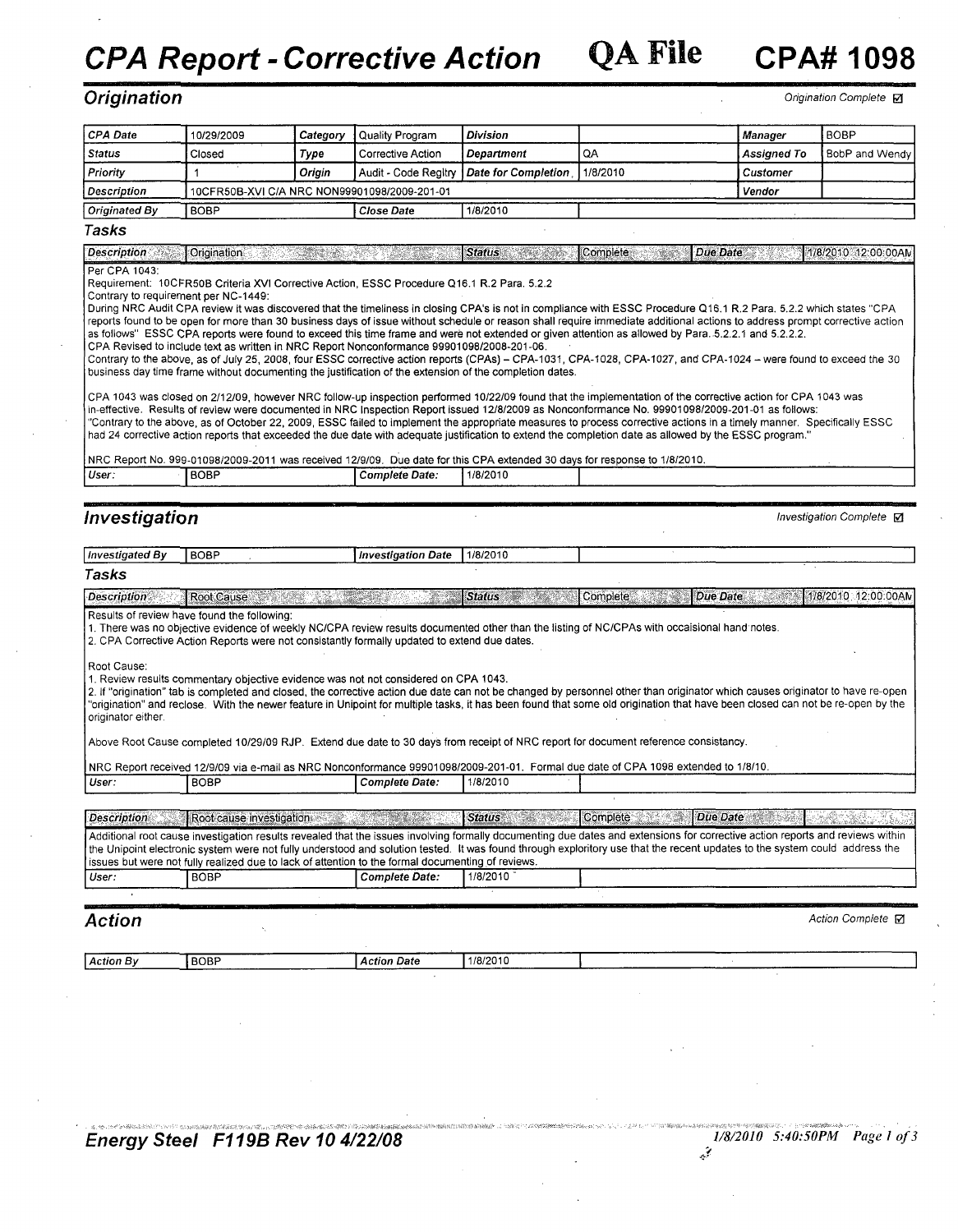### **Tasks**

|                              | Description Corrective Action Plan                        |                                 | <u> ANTONIA (C. 1988)</u>                                                                               | $\sqrt{\frac{1}{1}}$ Status                                                                                                                                                                                                                                                                                                                                                                                                                                                                                                              | Complete: | Due Date | 1/8/2010 12:00:00 AM                                                                                                                                                           |
|------------------------------|-----------------------------------------------------------|---------------------------------|---------------------------------------------------------------------------------------------------------|------------------------------------------------------------------------------------------------------------------------------------------------------------------------------------------------------------------------------------------------------------------------------------------------------------------------------------------------------------------------------------------------------------------------------------------------------------------------------------------------------------------------------------------|-----------|----------|--------------------------------------------------------------------------------------------------------------------------------------------------------------------------------|
| there.                       |                                                           |                                 |                                                                                                         | 1. During CPA reviews performed on 10/21-22 it was discovered that a specific review report form could print the documented review results dialog.                                                                                                                                                                                                                                                                                                                                                                                       |           |          | 2. Document extensions in review notes. Print copy for review book and copy to be attached to CPA. Should the "Origination" section of the CPA be still open, change date      |
|                              |                                                           |                                 | 3. During review set-up recurring review tool to automatically designate the next review timer period.  |                                                                                                                                                                                                                                                                                                                                                                                                                                                                                                                                          |           |          |                                                                                                                                                                                |
| 12/8/09.                     |                                                           |                                 |                                                                                                         | RJP update - NRC Inspection Nonconformance Report identifying the issues was received 12/9/2009 allowing extending closure due date 30 days from date of letter                                                                                                                                                                                                                                                                                                                                                                          |           |          |                                                                                                                                                                                |
| extension justification.     |                                                           |                                 |                                                                                                         | Additional system functions follow-up found that in addition to the above, the new individually assigned multiple "Tasks" within the Investigation and Action sections of the<br>the status of the section showing task completion without closing the section thus allowing the updating of the section by other than those that closed individually assigned<br>tasks. This new feature will provide more descriptive and protected documenting of progress and task completions as well as providing a documented method for due date |           |          | Unipoint electronic Corrective Action Reports (CPA) can be assigned to individuals for specific tasks, closed by the individual as a task and additional tasks added to update |
|                              | In summary actions to preclude repetition are as follows: |                                 | report, otherwise the review is documented electronically onto the end of the corrective action report. | 1. Periodic corrective action report status reviews shall be documented by the VPQA or QA/QC Supervisor on Unipoint electronic system CPA Review Tab Notes as record<br>2. Corrective Action individual tasks may be closed by the individual upon completion of the task, however the corrective action section (e.g. Investigation and Action Plan<br>sections) shall not be closed until all tasks are completed allowing that addition of updates and documented extensions.                                                         |           |          | of review and any actions taken such as due date extension. Where a paper record of full text is necessary, the review report is printed and attached to the corrective action |
| User:                        | <b>BOBP</b>                                               |                                 | Complete Date:                                                                                          | 1/8/2010                                                                                                                                                                                                                                                                                                                                                                                                                                                                                                                                 |           |          |                                                                                                                                                                                |
|                              |                                                           |                                 |                                                                                                         |                                                                                                                                                                                                                                                                                                                                                                                                                                                                                                                                          |           |          |                                                                                                                                                                                |
|                              | Description 1. 10CFR21 Applicability                      |                                 | an an Dùbhlach an Dùbhlach.<br>T                                                                        | <b>Status</b><br>a ali                                                                                                                                                                                                                                                                                                                                                                                                                                                                                                                   | Complete  | Due Date |                                                                                                                                                                                |
| 10/29/09                     | Has the item shipped to the customer? [ ] Yes, [X] No     |                                 | Does the nonconforming condition affect other items that may have shipped? [ ]Yes, No [X]               | IF YES TO EITHER OF THE ABOVE IS THIS POTENTIALLY 10CFR21 REPORTABLE? () YES. (X) NO. Programmatic issue not affecting equipment or material, RJP                                                                                                                                                                                                                                                                                                                                                                                        |           |          |                                                                                                                                                                                |
| User:                        | BOBP ·                                                    |                                 | <b>Complete Date:</b>                                                                                   | 1/8/2010                                                                                                                                                                                                                                                                                                                                                                                                                                                                                                                                 |           |          |                                                                                                                                                                                |
|                              |                                                           |                                 |                                                                                                         |                                                                                                                                                                                                                                                                                                                                                                                                                                                                                                                                          |           |          |                                                                                                                                                                                |
| <b>Description</b>           |                                                           | Corrective Action Plan Approval |                                                                                                         | Status                                                                                                                                                                                                                                                                                                                                                                                                                                                                                                                                   | Complete  | Due Date | w                                                                                                                                                                              |
|                              | CORRECTIVE ACTION APPROVALS                               |                                 |                                                                                                         |                                                                                                                                                                                                                                                                                                                                                                                                                                                                                                                                          |           |          |                                                                                                                                                                                |
|                              | CUSTOMER APPROVAL REQUIRED: ( ) Yes, (X) No.              |                                 |                                                                                                         |                                                                                                                                                                                                                                                                                                                                                                                                                                                                                                                                          |           |          |                                                                                                                                                                                |
|                              | QA REVIEW & APPROVAL RJP 1/8/10                           |                                 |                                                                                                         |                                                                                                                                                                                                                                                                                                                                                                                                                                                                                                                                          |           |          |                                                                                                                                                                                |
| User:                        | <b>BOBP</b>                                               |                                 | <b>Complete Date:</b>                                                                                   | 1/8/2010                                                                                                                                                                                                                                                                                                                                                                                                                                                                                                                                 |           |          |                                                                                                                                                                                |
|                              |                                                           |                                 |                                                                                                         |                                                                                                                                                                                                                                                                                                                                                                                                                                                                                                                                          |           |          |                                                                                                                                                                                |
|                              |                                                           |                                 |                                                                                                         |                                                                                                                                                                                                                                                                                                                                                                                                                                                                                                                                          |           |          |                                                                                                                                                                                |
| <i><b>Implementation</b></i> |                                                           |                                 |                                                                                                         |                                                                                                                                                                                                                                                                                                                                                                                                                                                                                                                                          |           |          | Implementation Complete <b>Ø</b>                                                                                                                                               |
|                              |                                                           |                                 |                                                                                                         |                                                                                                                                                                                                                                                                                                                                                                                                                                                                                                                                          |           |          |                                                                                                                                                                                |

| Implem. By        | <b>BOBP</b>                                                                                                                                       | Implem. Date                                                                  | 1/8/2010                                                           |                                     |                                                                                  |
|-------------------|---------------------------------------------------------------------------------------------------------------------------------------------------|-------------------------------------------------------------------------------|--------------------------------------------------------------------|-------------------------------------|----------------------------------------------------------------------------------|
| Verification      | responsibility to a surface that the substitution of the control of the set of the set of the set of the<br>and the company's company's company's | the property company of the company of the company of<br>Action Implemented M | in the state of the state program to gap commissions. Then we have | a down<br>Action Effective <b>⊠</b> | continued and control investment standard control and<br>Verification Complete M |
| l Verification Bv | <b>BOBP</b>                                                                                                                                       | <b>Verification Date</b>                                                      | 1/8/2010                                                           |                                     |                                                                                  |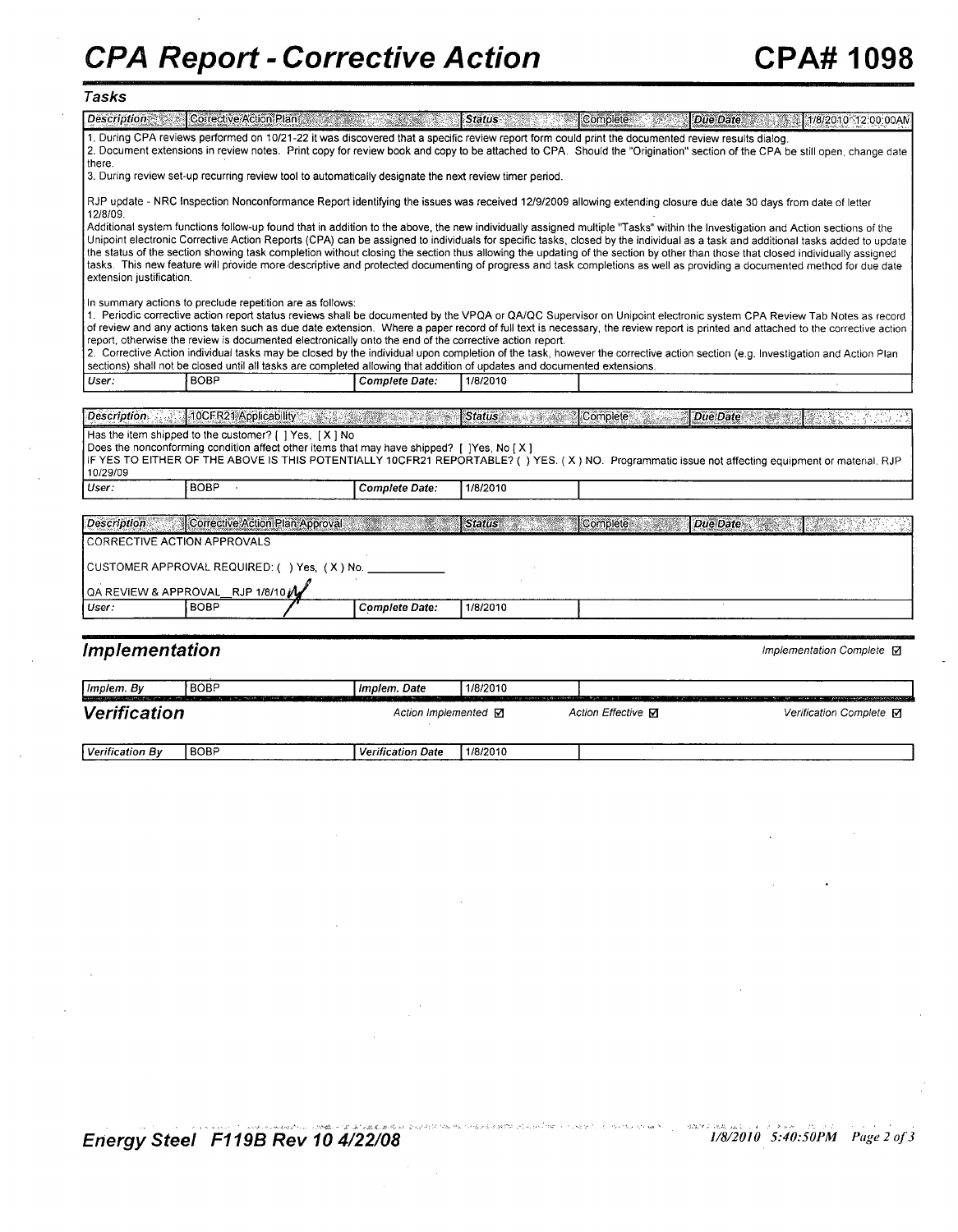## **Tasks**

| Description                                                                                                                                                        | C/A Verification/Closure Approval                                                                                                                                                                                                                                                      |                       | <b>Status</b> | Complete | Due Date | 1/8/2010 12:00:00AN |  |  |  |
|--------------------------------------------------------------------------------------------------------------------------------------------------------------------|----------------------------------------------------------------------------------------------------------------------------------------------------------------------------------------------------------------------------------------------------------------------------------------|-----------------------|---------------|----------|----------|---------------------|--|--|--|
| Implementation verification:                                                                                                                                       |                                                                                                                                                                                                                                                                                        |                       |               |          |          |                     |  |  |  |
| 1. Periodic corrective action report status reviews are documented by the VPQA or QA/QC Supervisor on Unipoint electronic system CPA Review Tab Notes as record of |                                                                                                                                                                                                                                                                                        |                       |               |          |          |                     |  |  |  |
|                                                                                                                                                                    | review and any actions taken such as due date extension. Where a paper record of full text is necessary, the review report is printed and attached to the corrective action<br>report, otherwise the review is documented electronically onto the end of the corrective action report. |                       |               |          |          |                     |  |  |  |
|                                                                                                                                                                    | 2. Corrective Action individual tasks are closed by the individual upon completion of the task, however the corrective action section (e.g. Investigation and Action Plan                                                                                                              |                       |               |          |          |                     |  |  |  |
|                                                                                                                                                                    | sections) are not closed until all tasks are completed allowing that addition of updates and documented extensions.                                                                                                                                                                    |                       |               |          |          |                     |  |  |  |
|                                                                                                                                                                    | Evidence examined includes various reports recently completed inclusive of this report as evidenced by content.                                                                                                                                                                        |                       |               |          |          |                     |  |  |  |
|                                                                                                                                                                    |                                                                                                                                                                                                                                                                                        |                       |               |          |          |                     |  |  |  |
|                                                                                                                                                                    | Inaddition to the above current corrective action status report indicates that there are no overdue corrective action reports open with the properly documented due date<br>extensions. Current status of all open corrective action reports (qty 6) are a follows:                    |                       |               |          |          |                     |  |  |  |
|                                                                                                                                                                    |                                                                                                                                                                                                                                                                                        |                       |               |          |          |                     |  |  |  |
|                                                                                                                                                                    | Three vendor audit findings (CPAs 1089, 1090, 1091) with vendor request for extension to 1/22/10.                                                                                                                                                                                      |                       |               |          |          |                     |  |  |  |
|                                                                                                                                                                    | One CAR (CPA 1094) issued to vendor for corrective action to preclude repetition with vendor request for extension to 1/22/10.<br>One CAR (CPA 1099) issued 1/7/2010 in process of closure and not due until 2/7/2010.                                                                 |                       |               |          |          |                     |  |  |  |
|                                                                                                                                                                    | This CAR (CPA 1098) which is in the process of closure today.                                                                                                                                                                                                                          |                       |               |          |          |                     |  |  |  |
|                                                                                                                                                                    |                                                                                                                                                                                                                                                                                        |                       |               |          |          |                     |  |  |  |
|                                                                                                                                                                    | All corrective actions other than the above have been closed.                                                                                                                                                                                                                          |                       |               |          |          |                     |  |  |  |
|                                                                                                                                                                    | CORRECTIVE ACTION CLOSURE APPROVALS                                                                                                                                                                                                                                                    |                       |               |          |          |                     |  |  |  |
|                                                                                                                                                                    |                                                                                                                                                                                                                                                                                        |                       |               |          |          |                     |  |  |  |
| AI/ANI NOTIFICATION REQUIRED? ( )Yes, ___________(X)NO                                                                                                             |                                                                                                                                                                                                                                                                                        |                       |               |          |          |                     |  |  |  |
| VPQA OR QA SUPERVISOR APPROVAL _RJP 1/8/10                                                                                                                         |                                                                                                                                                                                                                                                                                        |                       |               |          |          |                     |  |  |  |
|                                                                                                                                                                    |                                                                                                                                                                                                                                                                                        |                       |               |          |          |                     |  |  |  |
|                                                                                                                                                                    | PRESIDENT APPROVAL (Internal QA Prog CPAs)                                                                                                                                                                                                                                             |                       |               |          |          |                     |  |  |  |
| User:                                                                                                                                                              | <b>BOBP</b>                                                                                                                                                                                                                                                                            | <b>Complete Date:</b> | 1/8/2010      |          |          |                     |  |  |  |

### *Associated Items*

*J's-ocTk~e ~AINo Dpate T* ,,p *Llf>, ia / Dael* **esc.** ... <sup>&</sup>gt;

#### *Reviews*

| Description              | <i>-reauencv</i> | Next Date     | <b>Complete Date</b> | Completed By | Status    |
|--------------------------|------------------|---------------|----------------------|--------------|-----------|
| I Review for status      | `None            | 30-Dec-2009   | 30-Nov-2009          | i BOBP       | Completed |
| <b>Review for status</b> | ' None           | l 08-Jan-2010 | 104-Jan-2010         | <b>BOBP</b>  | Completed |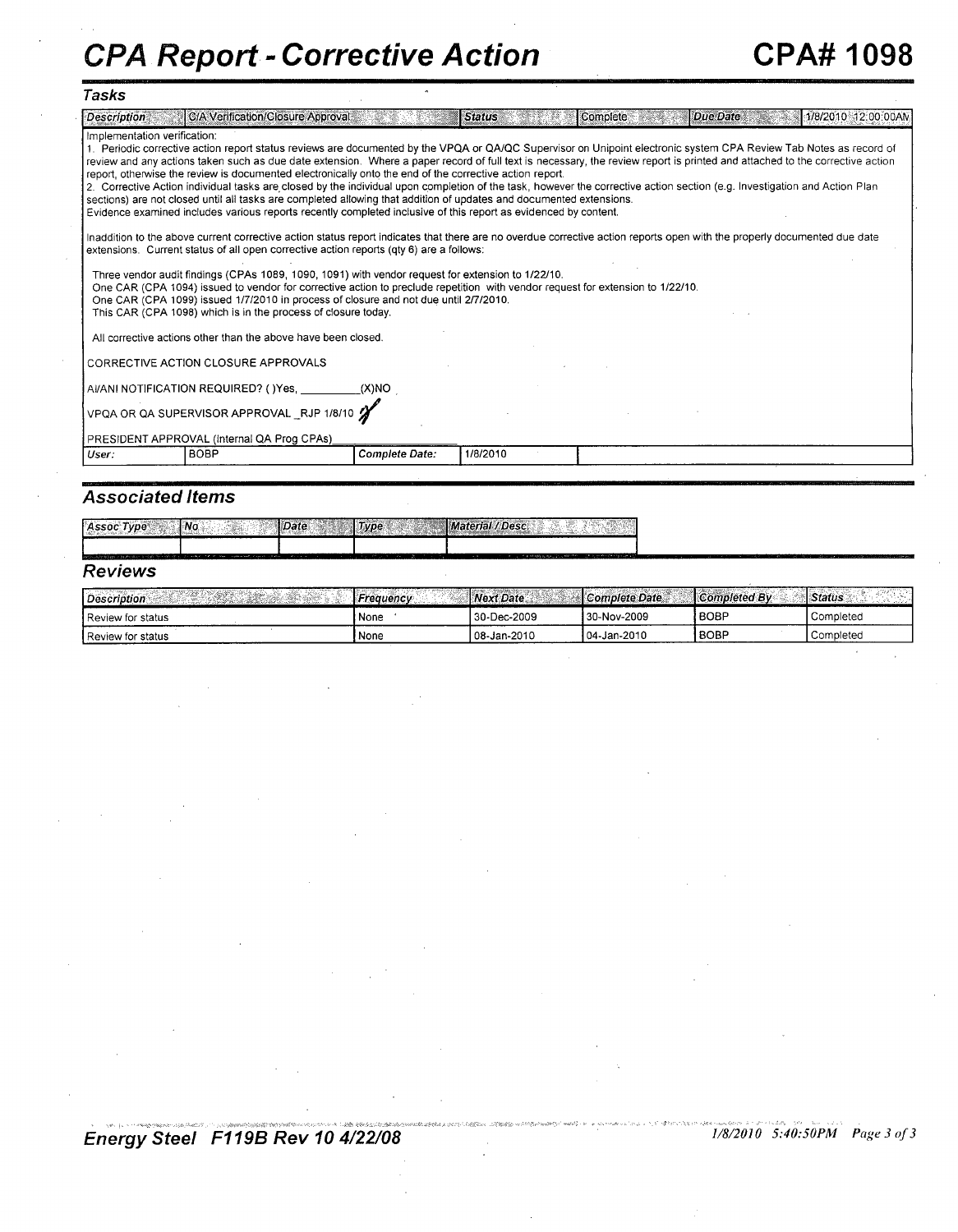## *Review Report* CPA # 1098

| Review for status<br>Description<br>I BOBP<br>Completed By<br>Completed<br><b>Status</b> | 11/30/2009<br><b>Completed Date</b> |            |  |  |  |  |  |  |  |
|------------------------------------------------------------------------------------------|-------------------------------------|------------|--|--|--|--|--|--|--|
|                                                                                          |                                     |            |  |  |  |  |  |  |  |
|                                                                                          | <i>Next Date</i>                    | 12/30/2009 |  |  |  |  |  |  |  |

Scope:  $\ddot{\phantom{a}}$ 

#### *Results:*

Extend due date for receipt of NRC report.

## *Review Report* CPA # 1098

| Description      | Review for status | Completed Date | 1/4/2010  |                     |        |
|------------------|-------------------|----------------|-----------|---------------------|--------|
| <i>Next Date</i> | 1/8/2010          | <b>Status</b>  | Completed | <b>Completed By</b> | I BOBP |

Scope:

#### *Results:*

CPA review have found that issues have been addressed through;

1. Changes in Unipoint electronic CPA system for assigning individual tasks with due dates for each process. This now allows formal documenting of extensions where necessary without having to unlock and re-assign "Origination" responsibility which would be required to change the due date in the CPA "Origination" header, which also changes the Origination date when dosing this step.

2. Changes in the Unipoint electronic CPA system which now contains a more user friendly and descriptive "Review" process for the whole C/A itself allowing documentation of "Review Status - Pending or Complete" with date inputs for each, assignment of review responsibility and electronically identifying the user that completed the review task, as well as function for entry of review results notes and ability to print a formal review report. The above new functions are to be illustrated in the "Sample" CPA for user instructional purposes. Both the VPQA and **QA/QC** Supervisor are now utilizing the new functions with expectations that the issues raised in this C/A (1098) are now resolved.

Completion of tasks for this C/A 1098 are pended for 1/8/10 closure which include formatting of "CPA SAMPLE" for illustration.